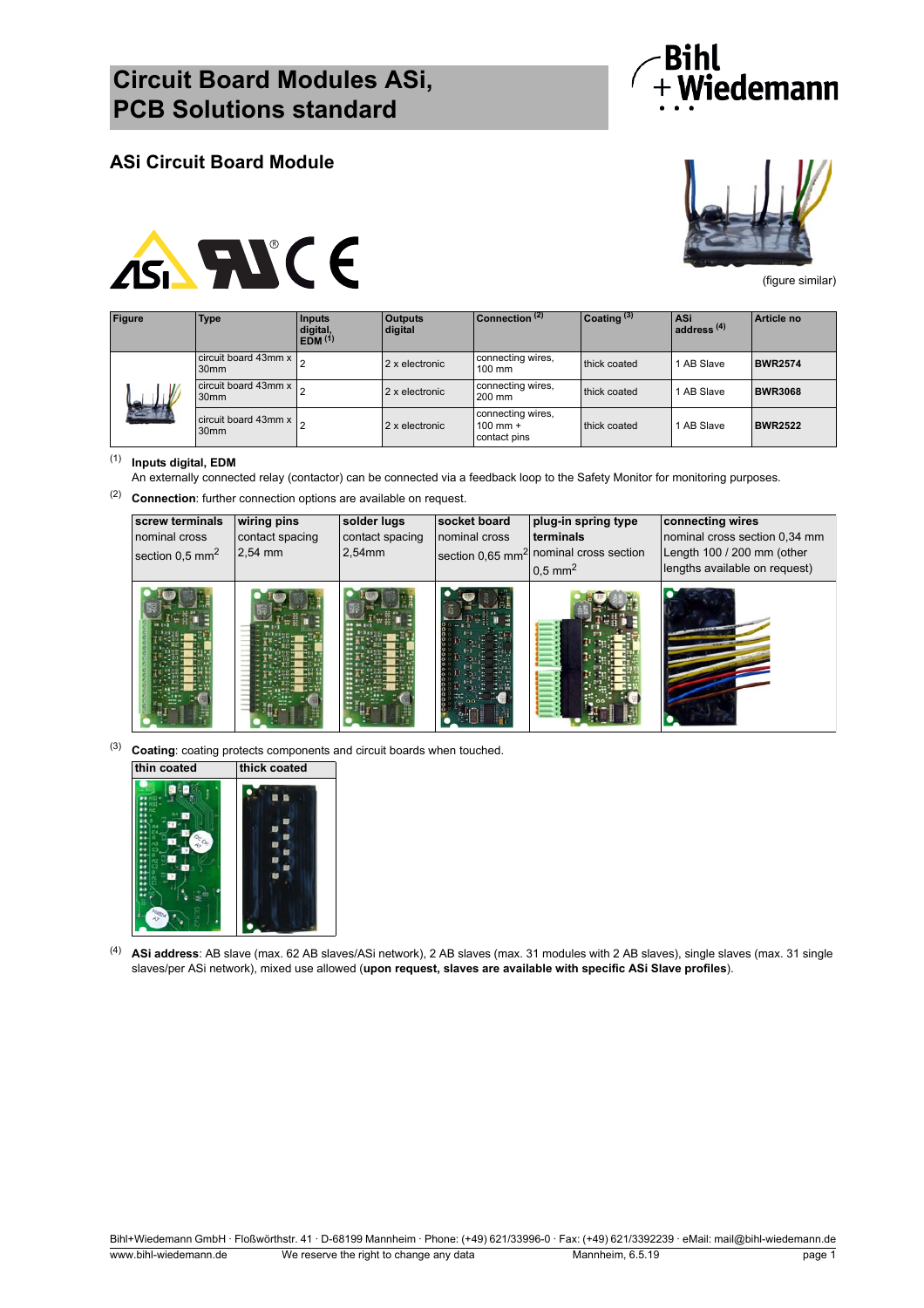# **Circuit Board Modules ASi, PCB Solutions standard**



| Article no.                          | <b>BWR2522</b>                                                                                                                                                 | <b>BWR2574</b>                                       | <b>BWR3068</b>           |  |
|--------------------------------------|----------------------------------------------------------------------------------------------------------------------------------------------------------------|------------------------------------------------------|--------------------------|--|
| <b>Connection</b>                    |                                                                                                                                                                |                                                      |                          |  |
| Connection                           | connecting wires, 100 mm +<br>contact pins                                                                                                                     | connecting wires, 100 mm                             | connecting wires, 200 mm |  |
| Length of connector cable            |                                                                                                                                                                | $1/O$ : max. 15 m $(2)$                              |                          |  |
| ASi                                  |                                                                                                                                                                |                                                      |                          |  |
| Profile, S-IO.ID.ID2                 |                                                                                                                                                                | S-7.A.E                                              |                          |  |
| <b>Address</b>                       |                                                                                                                                                                | 1 AB slave                                           |                          |  |
| Required Master profile              |                                                                                                                                                                | $\geq$ M3                                            |                          |  |
| Since ASi specification              |                                                                                                                                                                | 2.1                                                  |                          |  |
| Voltage                              |                                                                                                                                                                | 22  31,6 V                                           |                          |  |
| Max. current consumption             |                                                                                                                                                                | $< 120$ mA                                           |                          |  |
| Input                                |                                                                                                                                                                |                                                      |                          |  |
| Number                               |                                                                                                                                                                | 2 x standard                                         |                          |  |
| Power supply                         |                                                                                                                                                                | out of ASi                                           |                          |  |
| Switching threshold                  |                                                                                                                                                                | $U_{in}$ < 2 V low,<br>$U_{in}$ >10 V high           |                          |  |
| Max. loop resistance (switch)        |                                                                                                                                                                | 100 $\Omega$                                         |                          |  |
| <b>Output</b>                        |                                                                                                                                                                |                                                      |                          |  |
| Number                               |                                                                                                                                                                | 2 x electronic                                       |                          |  |
| Power supply                         |                                                                                                                                                                | out of ASi                                           |                          |  |
| Max. output current                  |                                                                                                                                                                | 20 mA per output,<br>$\Sigma$ (outputs) $\leq 40$ mA |                          |  |
| <b>Display</b>                       |                                                                                                                                                                |                                                      |                          |  |
| LED FLT (red)                        | ASi communication error                                                                                                                                        |                                                      |                          |  |
| LED ASi (green)                      | ASi voltage                                                                                                                                                    |                                                      |                          |  |
| LED In1, In2 (yellow) <sup>(1)</sup> | state of inputs                                                                                                                                                |                                                      |                          |  |
| LED Out1, Out 2 (yellow)             | state of outputs                                                                                                                                               |                                                      |                          |  |
| <b>UL Recognized Component</b>       |                                                                                                                                                                |                                                      |                          |  |
| In general                           | AU mark does not provide UL certification for any functional safety rating or aspects of the above<br>devices                                                  |                                                      |                          |  |
| <b>External protection</b>           | The input to the devices need to be provided with a fuse rated 4A max or else the devices need to<br>be powered from a class 2 or a SELV limited power source. |                                                      |                          |  |
| <b>Environment</b>                   |                                                                                                                                                                |                                                      |                          |  |
| Applied standards                    | EN 60529<br>EN 61000-6-2<br>EN 61000-6-4                                                                                                                       |                                                      |                          |  |
| Ambient temperature                  |                                                                                                                                                                | 0 °C  +70 °C                                         |                          |  |
|                                      | no condensation permitted                                                                                                                                      |                                                      |                          |  |
| Storage temperature                  | -25 °C  +85 °C                                                                                                                                                 |                                                      |                          |  |
| Protection category                  | IP00 (thick coated)                                                                                                                                            |                                                      |                          |  |
| Coated                               | yes, thick coated                                                                                                                                              |                                                      |                          |  |
| Allowable shock and                  | ≤15g, T ≤11 ms                                                                                                                                                 |                                                      |                          |  |
| vibration stress                     | 10  55 Hz, 0,5 mm amplitude                                                                                                                                    |                                                      |                          |  |
| Weight                               | 27 <sub>g</sub>                                                                                                                                                |                                                      |                          |  |
| Dimensions (W / H / D in mm)         | 43 / 10 / 30                                                                                                                                                   |                                                      |                          |  |

#### (1) **BWR2522, BWR2574, BWR3068:**

For proper functionality of the LED display, the slave has to be in data exchange with the ASi master.

(2) loop resistance:  $\leq 100\Omega$